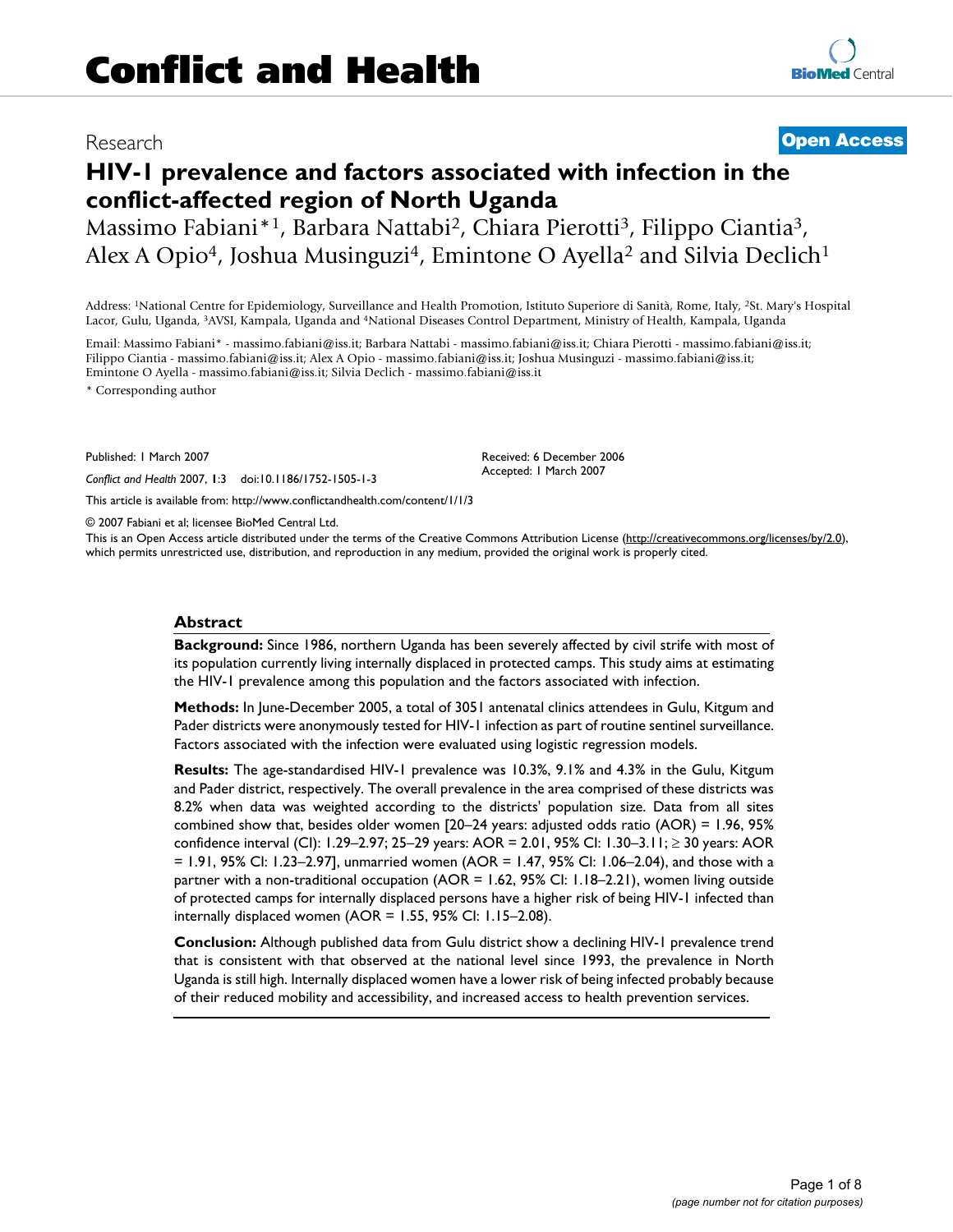# **Introduction**

In sub-Saharan Africa, the HIV epidemic is commonly monitored through the sentinel surveillance of pregnant women attending antenatal clinics (ANC), which provides important indications for planning and evaluating public-health interventions.

In Uganda, a national HIV-1 sentinel surveillance system has existed for more than 10 years and currently involves 20 ANCs [1]. However, few of these ANCs are located in the north, where the available data on the HIV-1 epidemic are still limited and where the violent civil strife that has affected this area for almost two decades has had a great impact on the health profile of the population [2,3].

The ANC of the St. Mary's Hospital Lacor is located in the Gulu district of North Uganda and has participated in the national HIV-1 sentinel surveillance system since 1993. In 2005, the ANCs of the St. Joseph's Hospital (Kitgum district) and Dr Ambrosoli Memorial Hospital (Pader district), both located in northern Uganda, also participated in the national sentinel surveillance system. The population living in the area comprised of the districts of Gulu, Kitgum and Pader (referred to as "Acholi region") accounts for almost half of the population living in the North-Central region of Uganda, which also includes the districts of Lira and Apac [4]. About 10% of people living in the Acholi region are resident in urban areas and approximately 90% are internally displaced in protected camps as a consequence of the civil conflict that affects northern Uganda since 1986. In February 2005, there was an estimated population of over 1 000 000 internally displaced persons (IDP) in the Acholi region, who were forced into the currently existing 96 protected camps mainly as a consequence of the increased rebel activities in 1996–1997 and 2002–2004 [5]. Most of the IDP have a reduced mobility and access to lands for cultivating, thus basing their subsistence on food aid from international organisations.

We analysed the HIV-1 surveillance data from ANCs in the Acholi region with the objective of increasing the available information on the HIV-1 epidemic in northern Uganda and identifying the socio-demographic factors associated with HIV-1 infection in this conflict-affected region.

## **Materials and methods**

The unlinked and anonymous HIV-1 surveillance at the ANCs of St. Mary's Hospital Lacor, St. Joseph's Hospital and Dr. Ambrosoli Memorial Hospital was implemented by the "Istituto Superiore di Sanità" (the National Institute of Health of Italy) and AVSI, in collaboration and with the approval of the STD/AIDS Control Programme of the Ugandan Ministry of Health and the hospitals' ethical committees.

All first-time attendees of the ANCs of the St. Mary's Hospital Lacor, St. Joseph's Hospital and Dr Ambrosoli Memorial Hospital are routinely offered voluntary counselling and testing for HIV-1 infection and asked for verbal consent to interview as part of the national programme for the prevention of mother-to-child transmission of HIV-1 infection. In the period June-December 2005, a total of 3976 women out of 4135 women who consecutively attended the clinics (96.2%) were interviewed. Information on their socio-demographic characteristics was collected through a questionnaire administered by specifically trained midwives. All but 17 first-time attendees were tested for syphilis infection as part of the routine antenatal care provided at these sites. For an age-stratified random sample of 1190 out of the 1970 consecutive ANC attendees of St. Mary's Hospital Lacor (June-November 2005), for all the 833 consecutive ANC attendees of the St. Joseph's Hospital (June-December 2005), and for all the 1156 consecutive ANC attendees of Dr. Ambrosoli Memorial Hospital (June-September 2005), leftover sera from the syphilis test were anonymously tested for HIV-1 after having removed any possible identifier. Unlinked and anonymous testing of ANC attendees is routinely used for HIV surveillance purposes in most African countries with generalised epidemics. The woman's consent to HIV testing is not required where blood is taken for other purposes (e.g., syphilis test) and leftover sera are stripped of all identifying markers [6]. This minimises the bias introduced when women refuse to allow their blood to be tested for HIV infection. At the St. Mary's Hospital Lacor, as recommended in the guidelines for second generation HIV surveillance developed by the Joint United Nations Programme on HIV/AIDS (UNAIDS) and the World Health Organization (WHO), the sera tested for HIV-1 infection were over-sampled from women aged 15–24 years, among whom changes in prevalence more closely reflect changes in incidence [6]. The serum samples were tested at on-site laboratories using an algorithm based on rapid tests: samples were first tested with Capillus (Trinity Biotech plc, Bray, Co., Wicklow, Ireland); reactive sera were then re-tested for confirmation with Serocard (Trinity Biotech plc, Bray, Co. Wicklow, Ireland.); and discordant samples were tested with Multispot (Bio-Rad, Marnes La Coquette, France).

The statistical analyses were conducted excluding data for the 128 women with missing information on age or displacement status, thus limiting the analyses to 3051 records. For each site, the HIV-1 prevalence was calculated by directly standardizing by age, using as reference the distribution of women in the Ugandan female population of reproductive age derived from the 2002 census data. The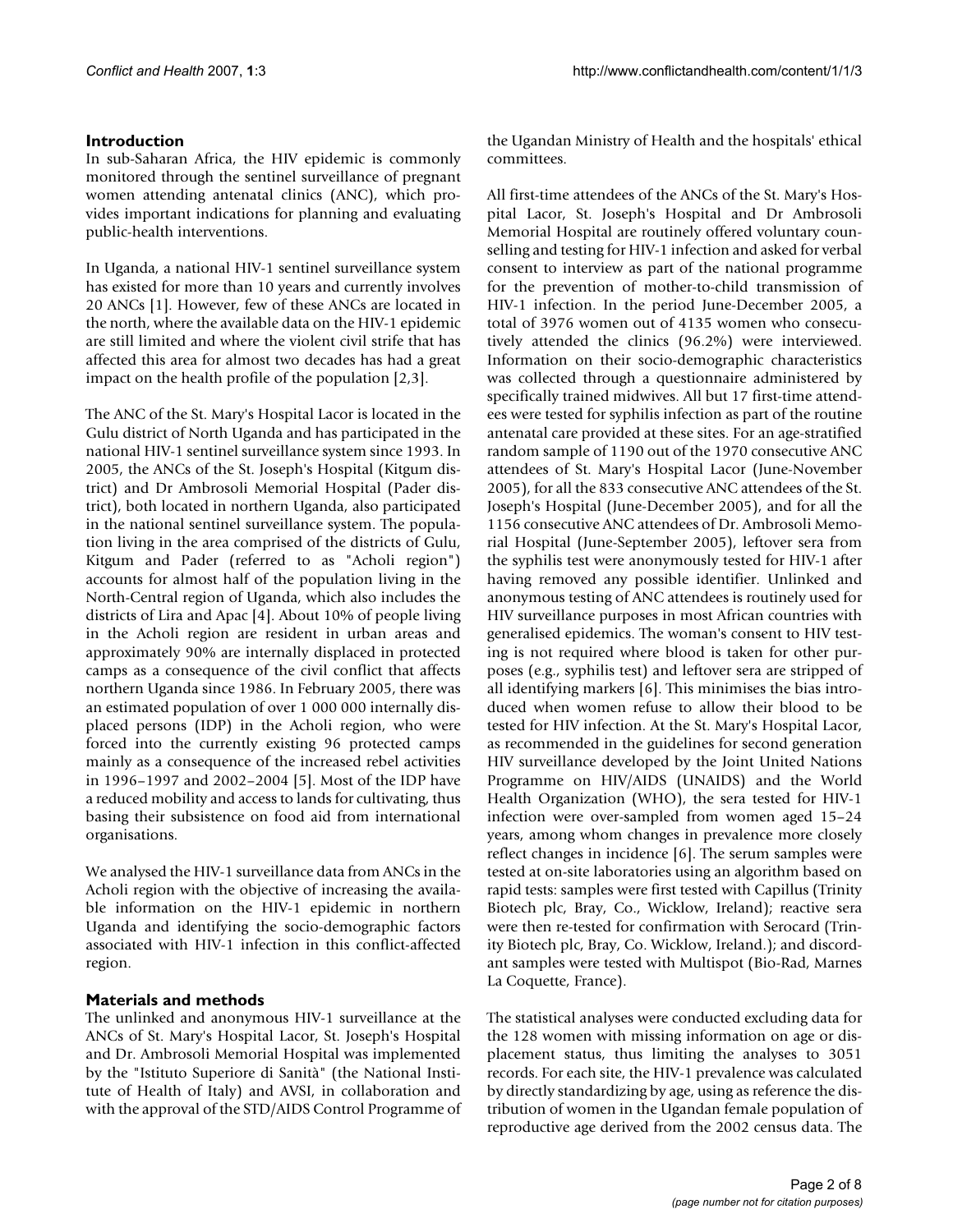overall prevalence for the Acholi region was calculated by weighting the site-specific data according to the districts' population size. Data from all sites combined were analysed to evaluate the association between HIV-1 infection and the socio-demographic factors considered in this study (i.e., age, displacement status, education, occupation, marital status, age and occupation of partner, and parity). A univariate analysis was performed using the Pearson's chi-square test or the Yates' corrected chi-square test, when appropriate. The factors associated with HIV-1 infection were then evaluated in multivariate analysis using logistic regression models. The adjusted odds ratios (AOR) and their 95% confidence intervals (CI) were used to describe the strength of the associations. In order to avoid the over-adjustment for variables that are likely to mediate the effect of certain factors on HIV-1 infection (e.g., occupation is likely to mediate the effect of education on HIV-1 infection), we considered five hierarchical levels in designing multivariate analysis [7]: 1) age group and displacement status were included in the first model; 2) education was added in the second model; 3) occupation was added in the third model; 4) marital status and age and occupation of partner were added in the fourth model; and, finally, 5) parity was added in the last model. At each level, only variables associated with HIV-1 infection at a P-level less than 0.20 were retained in the following models as potential confounders. All models were run by also controlling for site of testing. In order to evaluate possible differences in the risk profile of pregnant women who are internally displaced in protected camps compared with pregnant women living outside of protected camps, the interaction terms between displacement status and each of the other factors included in the multivariate models were tested trough the log-likelihood ratio test.

## **Results**

Pregnant women anonymously tested for HIV-1 infection at the three ANC sites did not greatly differ according to the socio-demographic factors presented in Table 1. The only differences were observed in Pader district, where almost all pregnant women were internally displaced in protected camps and most of them had a partner that was an agricultural worker, and in the Gulu district, where we observed a lower proportion of married women partly because of the sampling design adopted in this site (i.e., over-sampling of women aged 15–19 years).

The age-standardised HIV-1 prevalence was higher in the Gulu district (10.3%) and Kitgum district (9.1%) compared with Pader district (4.3%). When data was weighted according to the districts' population size, the overall prevalence in the Acholi region was estimated at 8.2%, with the highest prevalence among women in the 20–29 years age group (Table 2). Overall, women who were internally displaced in protected camps had a reduced HIV-1 prevalence compared with women living outside of protected camps (6.3% vs 11.6%). This difference was observed for each age group and testing site, with the only exception of women aged less than 20 years or 25–29 years in Pader district, where the age-specific prevalence estimates for women living outside of protected camps were based on a very small sample size.

The univariate analysis of data from all sites combined showed that education was the only variable for which a statistically significant association with HIV-1 infection was not found, although the prevalence was somewhat higher among more educated women (Table 3).

In the multivariate analysis, associations were found for increased age (20–24 years: AOR = 1.96, 95% CI: 1.29– 2.97; 25–29 years: AOR = 2.01, 95% CI: 1.30–3.11; ≥ 30 years: AOR= 1.91, 95% CI: 1.23–2.97), residence outside of protected camps for IDP (AOR =  $1.55$ ,  $95\%$  CI:  $1.15-$ 2.08), being unmarried (AOR = 1.47, 95% CI: 1.06–2.04), and modern occupation of partner (i.e., clerk, business-

**Table 1: Socio-demographic characteristics of the antenatal clinic attendees anonymously tested for HIV-1 infection in Gulu, Kitgum and Pader districts (North Uganda)**

|                                                      | Gulu         | Kitgum<br>$(n = 730)$ | Pader        | Overall      |
|------------------------------------------------------|--------------|-----------------------|--------------|--------------|
|                                                      | $(n = 1190)$ |                       | $(n = 1131)$ | $(n = 3051)$ |
| Mean Age (SD)                                        | 24.1(6.1)    | 25.2(5.7)             | 25.3(6.0)    | 24.8(6.0)    |
| Internally displaced (%)                             | 558 (46.9)   | 385 (52.7)            | 1080(95.5)   | 2023 (66.3)  |
| Primary or lower education (%)                       | 944 (79.4)   | 571 (79.7)            | 1019(91.6)   | 2534 (84.0)  |
| Traditional occupation <sup>a</sup> (%)              | 1067 (89.9)  | 658 (91.8)            | 1077 (97.8)  | 2802 (93.2)  |
| Married (%)                                          | 417 (35.2)   | 539 (76.3)            | 973 (87.5)   | 1929 (64.3)  |
| Mean age of partner (SD)                             | 29.5(7.6)    | 30.8(7.1)             | 30.2(7.4)    | 30.0(7.5)    |
| Partner with traditional occupation <sup>a</sup> (%) | 544 (46.0)   | 299 (47.8)            | 802 (73.8)   | 1645 (56.8)  |
| Primipara (%)                                        | 363 (30.5)   | 172(23.9)             | 243(21.6)    | 778 (25.7)   |

a Traditional occupation: agricultural worker and housewife.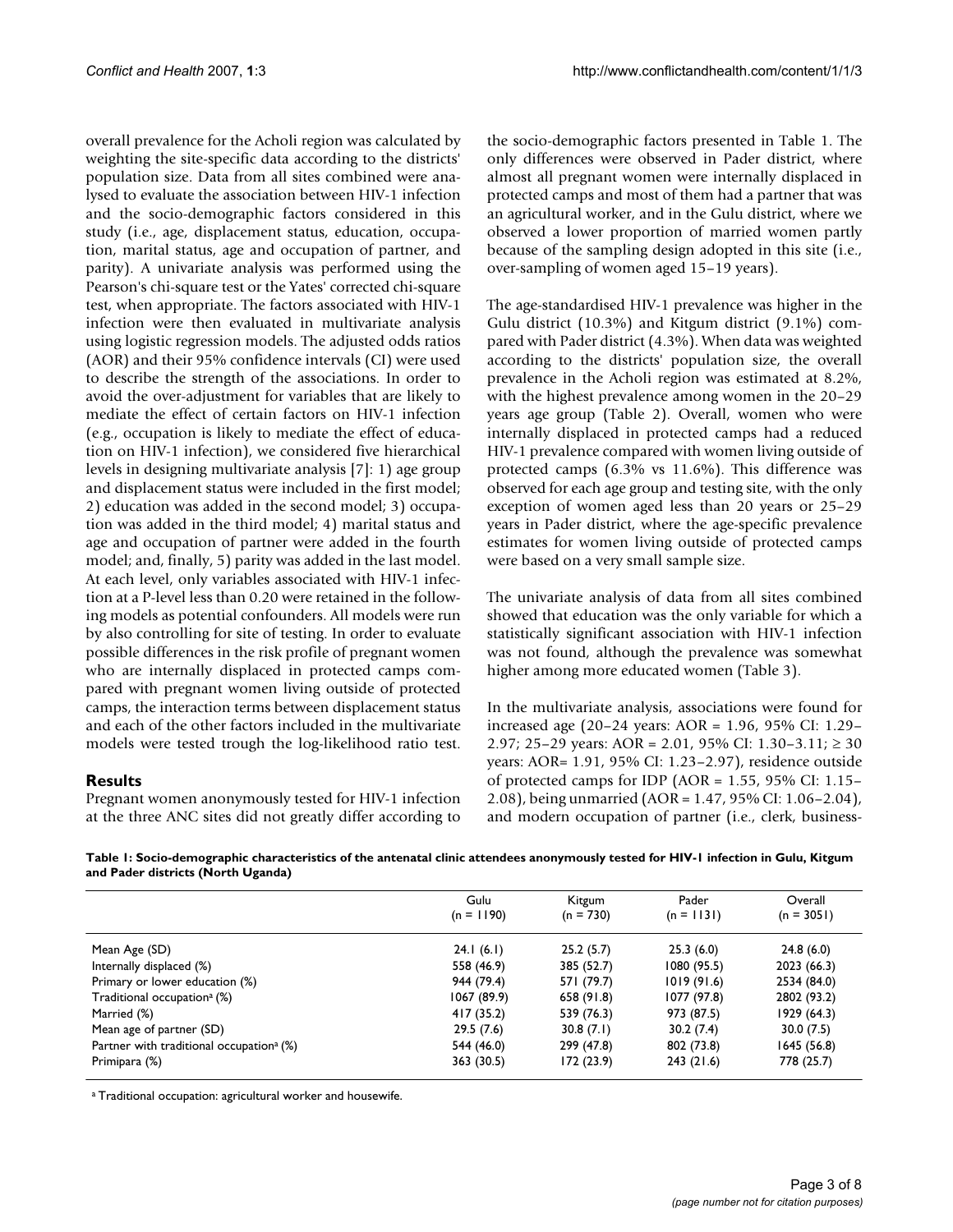|                      | HIV-1 prevalence (number of women tested) |                 |               |                 |               |  |
|----------------------|-------------------------------------------|-----------------|---------------|-----------------|---------------|--|
|                      | $< 20$ years                              | $20 - 24$ years | $25-29$ years | $\geq$ 30 years | Overalla      |  |
| Gulu district        |                                           |                 |               |                 |               |  |
| IDP                  | 4.9(164)                                  | 10.3(145)       | 10.3(116)     | 8.3(133)        | 8.2(558)      |  |
| Not IDP              | 6.6(183)                                  | 15.4(201)       | 13.5(133)     | 13.9(115)       | 12.3(632)     |  |
| Total                | 5.8(347)                                  | 13.3(346)       | 12.0(249)     | 10.9(248)       | $10.3$ (1190) |  |
| Kitgum district      |                                           |                 |               |                 |               |  |
| <b>IDP</b>           | 6.9(72)                                   | $6.3$ (112)     | 10.5(95)      | 8.5(106)        | 8.0(385)      |  |
| Not IDP              | 7.8(51)                                   | 8.3(133)        | 14.8(81)      | 11.3(80)        | 10.3(345)     |  |
| Total                | 7.3(123)                                  | 7.3(245)        | 12.5(176)     | 9.7(186)        | 9.1(730)      |  |
| Pader district       |                                           |                 |               |                 |               |  |
| <b>IDP</b>           | 2.7(188)                                  | 4.8 (335)       | 3.8(264)      | 4.8 (293)       | 4.1 (1080)    |  |
| Not IDP              | 0.0(11)                                   | 19.2(26)        | $0.0$ (11)    | 33.3(3)         | 10.5(51)      |  |
| Total                | 2.5(199)                                  | 5.8(361)        | 3.6(275)      | 5.1 (296)       | $4.3$ (1131)  |  |
| Overall <sup>a</sup> |                                           |                 |               |                 |               |  |
| <b>IDP</b>           | 4.4(424)                                  | 6.8(592)        | 7.4 (475)     | 6.8(532)        | 6.3(2023)     |  |
| Not IDP              | 6.6(245)                                  | 13.2(360)       | 13.5(225)     | 13.2 (198)      | 11.6(1028)    |  |
| Total                | 5.2(669)                                  | 9.5(952)        | 9.6(700)      | 8.8(730)        | 8.2(3051)     |  |

**Table 2: HIV-1 prevalence by age group, site and displacement status among the 3051 antenatal clinic attendees in Gulu, Kitgum and Pader districts (North Uganda)**

IDP, internally displaced women

a HIV-1 prevalence calculated weighting data according to the population distribution by district and age derived from the 2002 Uganda Census.

man, professional, soldier, student or other than agricultural worker) (AOR = 1.62, 95% CI: 1.18–2.21) (Table 3). When running the same logistic regression analyses separately for each ANC site, associations were found for all of the above variables for all ANC sites, although these associations were sometimes not statistically significant because of the reduced statistical power due to stratification (data not shown); no additional variables were found to be significantly associated with HIV-1 infection, although, in Pader district, the associations with high level of education (AOR = 1.85, 95% CI: 0.79–4.35) and modern occupation of the woman (AOR = 1.95, 95% CI: 0.51–7.47) appeared stronger than in the overall analysis.

According to the results of the multivariate analysis by displacement status (Table 4), among women who were living in protected camps for IDP, high level of education (AOR = 2.29, 95% CI: 1.30–4.04), modern occupation of the woman (AOR = 3.62, 95% CI: 1.32–9.91), and modern occupation of the partner (AOR = 2.38, 95% CI: 1.60– 3.53) were significantly associated with HIV-1 infection. Among women who were living outside of protected camps, significant associations were found for increased age (20–24 years: AOR = 2.25, 95% CI: 1.24–4.09; 25–29 years: AOR = 2.29, 95% CI: 1.21–4.35; ≥ 30 years: AOR= 2.27, 95% CI: 1.18–4.39), low level of education (AOR = 0.64, 95% CI: 0.42–1.00), and being unmarried (AOR = 2.08, 95% CI: 1.31–2.30). When testing for interactions, significant differences in the HIV-1 risk profile between women who were living in protected camps and those who were living outside of protected camps were found in

relation to education (likelihood ratio test,  $P = 0.001$ ), occupation of woman (likelihood ratio test,  $P = 0.016$ ), occupation of partner (likelihood ratio test,  $P = 0.003$ ), and marital status (likelihood ratio test,  $P = 0.084$ ), although the latter interaction was of borderline significance.

## **Discussion**

Published data from the Gulu district show a declining HIV-1 prevalence trend that is consistent with that observed at the national level (from 26.0 in 2003 to 11.3 in 2003) [1,8,9]. However, despite this decline, the prevalence among pregnant women in the Acholi region of North Uganda is still high, especially considering that this is mainly a rural area with about 10% of its population living in urban settings. In fact, the HIV-1 prevalence in the Acholi region is higher than the rates reported at ANC sites in other rural areas of Uganda (median = 4.5% in 2002, range: 0.7%-7.6%) and it is also higher than the rates reported at ANC sites in urban areas (median = 7.2% in 2002, range: 5.0%-10.8%) [1]. In general, this high prevalence can probably be attributed to the effects of the civil strife that has affected the region since 1986, namely the social and economic crises, food shortages, and reduced access to health care and prevention services.

However, the prevalence of HIV-1 infection is not homogeneous across the three districts comprised in the Acholi region. In fact, Gulu district and Kitgum district showed a prevalence that is higher compared with that observed in the Pader district, partly because, according to the 2002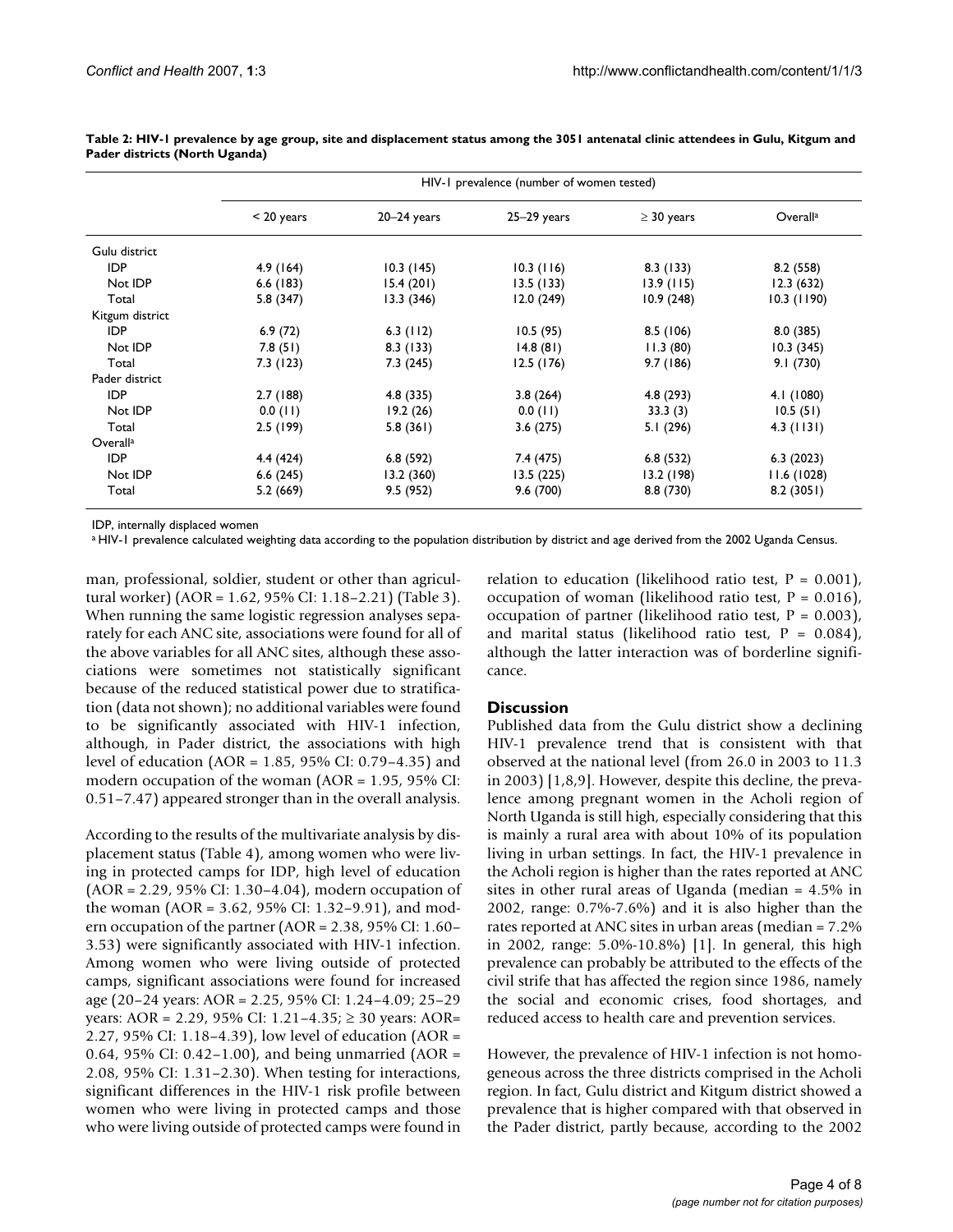|                                        |              | Univariate analysis       |         | Multivariate analysis             |         |
|----------------------------------------|--------------|---------------------------|---------|-----------------------------------|---------|
|                                        | $\mathsf{N}$ | HIV-1 prevalence (95% CI) | P-value | Adjusted OR <sup>a</sup> (95% CI) | P-value |
| Age group (1)                          |              |                           | 0.022   |                                   |         |
| $< 20$ years                           | 669          | $5.1(3.5 - 7.0)$          |         |                                   |         |
| $20 - 24$ years                        | 952          | $8.9(7.2 - 10.9)$         |         | 1.96 (1.29-2.97)                  | 0.002   |
| $25-29$ years                          | 700          | $8.9(6.9 - 11.2)$         |         | $2.01(1.30-3.11)$                 | 0.002   |
| $\geq$ 30 years                        | 730          | $8.2(6.3 - 10.5)$         |         | $1.91(1.23 - 2.97)$               | 0.004   |
| Internally displaced (1)               |              |                           | < 0.001 |                                   |         |
| Yes                                    | 2023         | $6.0(5.0 - 7.2)$          |         |                                   |         |
| No                                     | 1028         | $11.6(9.7-13.7)$          |         | $1.55$ (1.15-2.08)                | 0.004   |
| Education (2)                          |              |                           | 0.142   |                                   |         |
| Primary or lower                       | 2534         | $7.6(6.6 - 8.7)$          |         |                                   |         |
| Secondary or higher                    | 484          | $9.7(7.2 - 12.7)$         |         | $0.95(0.66 - 1.37)$               | 0.791   |
| Occupation $\flat$ (3)                 |              |                           | 0.023   |                                   |         |
| Traditional                            | 2802         | $7.6(6.6-8.6)$            |         |                                   |         |
| Modern                                 | 203          | $12.3(8.1 - 17.6)$        |         | $1.07(0.67 - 1.71)$               | 0.767   |
| Marital status (4)                     |              |                           | < 0.001 |                                   |         |
| Married                                | 1929         | $6.6$ $(5.5 - 7.8)$       |         |                                   |         |
| Not married                            | 1072         | $10.4(8.6 - 12.3)$        |         | $1.47(1.06 - 2.04)$               | 0.021   |
| Age of partner (4)                     |              |                           | 0.008   |                                   |         |
| $<$ 25 years                           | 690          | $5.1(3.6 - 7.0)$          |         |                                   |         |
| $25 - 34$ years                        | 1479         | $8.5(7.1 - 10.1)$         |         | $1.35(0.83 - 2.20)$               | 0.226   |
| $\geq$ 35 years                        | 826          | $9.0(7.1 - 11.1)$         |         | $1.56(0.85 - 2.87)$               | 0.151   |
| Occupation of partner <sup>b</sup> (4) |              |                           | < 0.001 |                                   |         |
| Traditional                            | 1645         | $5.6(4.5-6.8)$            |         |                                   |         |
| Modern                                 | 1251         | $10.8(9.1 - 12.6)$        |         | $1.62$ (1.18-2.21)                | 0.003   |
| Parity (5)                             |              |                           | 0.027   |                                   |         |
| Primipara                              | 778          | $5.9(4.4 - 7.8)$          |         |                                   |         |
| Multipara                              | 2254         | $8.5(7.4-9.7)$            |         | 1.29 (0.83-1.99)                  | 0.255   |

**Table 3: Factors associated with HIV-1 infection among the 3051 antenatal clinic attendees in Gulu, Kitgum and Pader districts (North Uganda)**

OR, odds ratio; CI, confidence interval; numbers in brackets near the variable names indicate the hierarchical level assigned to each factor in multivariate analysis (from 1 to 5).

a OR adjusted for site of testing and all factors assigned to the same hierarchical level and those associated with HIV-1 infection at a P-level < 0.20 in the previous levels;<sup>b</sup> Traditional occupation: agricultural worker and housewife; modern occupation: clerk, business woman/man, professional, soldier, student and other.

Uganda census, a higher percentage of the population in the former districts live in urban areas (25.1% and 14.8% in the Gulu district and Kitgum district, respectively, compared with 2.7% in the Pader district) [4], a condition often found to be associated with an increased risk of being HIV-1 infected [9-11]. Moreover, a higher percentage of pregnant women tested in the Pader district were internally displaced in protected camps (Table 1), a condition that, independently on age and district of residence, has been shown to be associated with a reduced risk of being HIV-1 infected (Tables 2, 3).

When interpreting the results of this study, it should be considered that estimates of HIV-1 prevalence based on data from ANCs likely represent an underestimate of the prevalence among the general female population [11-17]. This is mainly because HIV-positive women have a reduced fertility compared to HIV-negative women, as a result of biological and socio-behavioural factors, and are thus under-represented in ANCs [16-19]. However, the HIV prevalence derived from ANC data is usually assumed to closely approximate the prevalence in the overall general population (males and females combined) and is thus used as input to estimate national prevalence level and trends [14,20-22]. This assumption is supported by findings from the recent population-based HIV-1 serosurvey conducted in Uganda in 2004–2005, which showed a HIV-1 prevalence among men and women aged 15–49 years in the general population of North-Central Uganda that is equal to that observed among the ANC attendees in our study (8.2%) [23].

A potential bias in our study is that related to possible differences in ANC attendance between HIV-positive and HIV-negative women, which could make pregnant women attending ANCs not representative of pregnant women in the general population. However, this bias probably did not greatly affect the results of our study,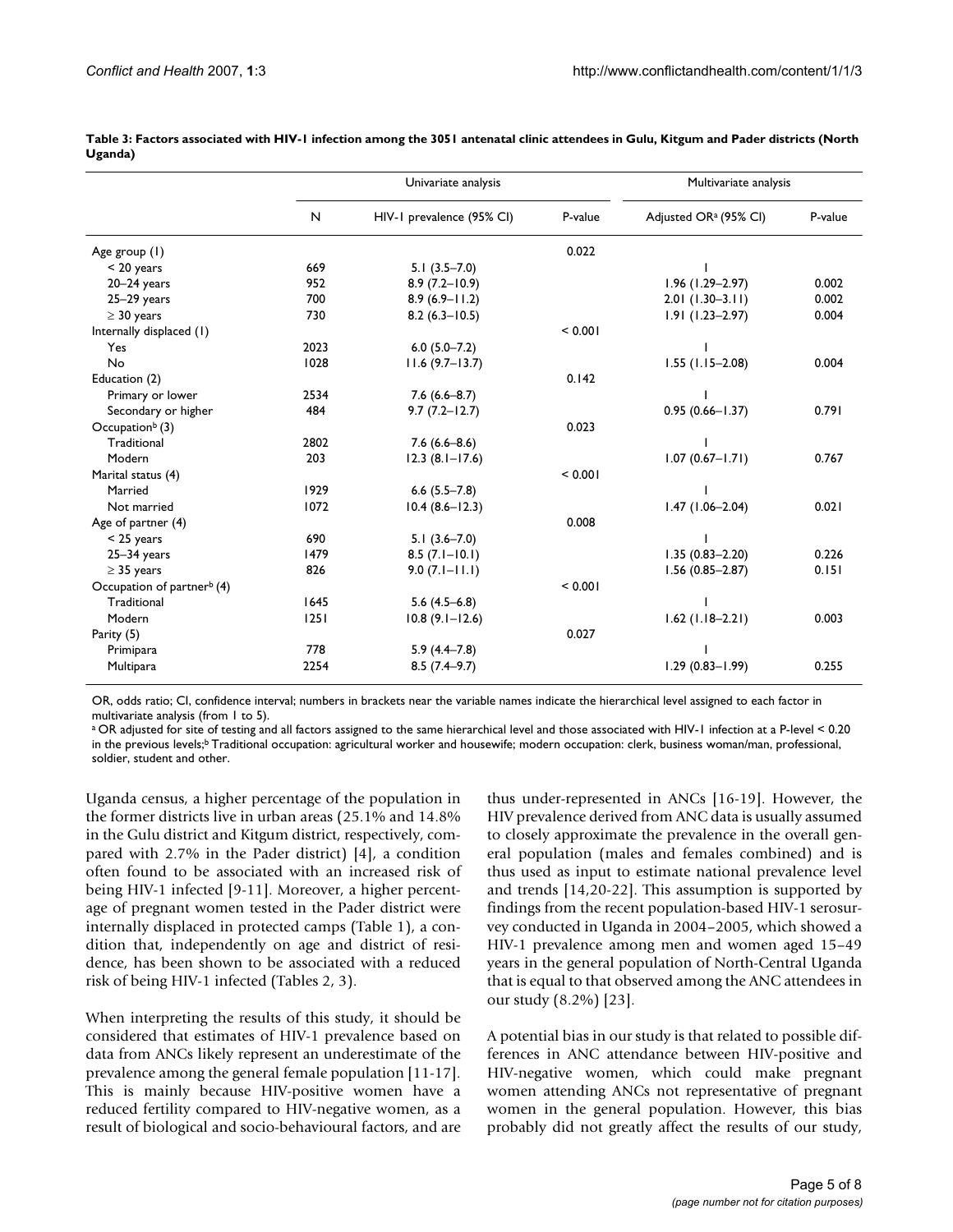|                          | Internally displaced ( $n = 2023$ ) |         | No internally displaced ( $n = 1028$ ) |         |  |
|--------------------------|-------------------------------------|---------|----------------------------------------|---------|--|
|                          | Adjusted OR <sup>a</sup> (95% CI)   | P-value | Adjusted OR <sup>a</sup> (95% CI)      | P-value |  |
| Age group                |                                     |         |                                        |         |  |
| $<$ 20 years             |                                     |         |                                        |         |  |
| $20 - 24$ years          | $1.71(0.96 - 3.05)$                 | 0.070   | $2.25$ (1.24-4.09)                     | 0.008   |  |
| $25-29$ years            | $1.79(0.98 - 3.25)$                 | 0.057   | $2.29$ (1.21-4.35)                     | 0.011   |  |
| $\geq$ 30 years          | $1.68(0.93 - 3.04)$                 | 0.085   | $2.27(1.18 - 4.39)$                    | 0.015   |  |
| Education*               |                                     |         |                                        |         |  |
| Primary or lower         |                                     |         |                                        |         |  |
| Secondary or higher      | 2.29 (1.30-4.04)                    | 0.004   | $0.64$ (0.42-1.00)                     | 0.050   |  |
| Occupationb,*            |                                     |         |                                        |         |  |
| Traditional              |                                     |         |                                        |         |  |
| Modern                   | $3.62$ (1.32-9.91)                  | 0.012   | $0.86(0.51 - 1.43)$                    | 0.554   |  |
| Marital status*          |                                     |         |                                        |         |  |
| Married                  |                                     |         |                                        |         |  |
| Not married              | $0.97(0.60 - 1.57)$                 | 0.889   | $2.08$ (1.31-2.30)                     | 0.002   |  |
| Occupation of partnerb,* |                                     |         |                                        |         |  |
| Traditional              |                                     |         |                                        |         |  |
| Modern                   | $2.38(1.60 - 3.53)$                 | < 0.001 | $0.96(0.61 - 1.52)$                    | 0.865   |  |

**Table 4: Factors associated with HIV-1 infection among the antenatal clinic attendees living in/out of protected camps for internally displaced people in Gulu, Kitgum and Pader districts (North Uganda)**

OR, odds ratio; CI, confidence interval.<br><sup>a</sup> OR adjusted as for the overall analysis (see Table 3). Only factors significantly associated with HIV-1 infection in at least one group are presented; <sup>b</sup> Traditional occupation: agricultural worker and housewife; modern occupation: clerk, business woman/man, professional, soldier, student and other;

\* Factors with a significant risk difference between the IDP group and the no-IDP group according to the interaction test (log-likelihood ratio test).

given that in northern Uganda 92% of pregnant women have been reported to attend ANCs for a first visit, although this estimate could be biased because of the limited reliability of self-reported information and the possible scarce inclusion of IDPs in the survey from which it is derived [24].

About one-third of pregnant women included in the study lived outside of protected camps compared with approximately 10% of the whole Acholi population. This is because two out of three ANCs included in this study are located within municipalities and are thus likely to capture mostly women living in towns or in the closest surrounding camps. Given that residence outside of protected camps has been found to be associated with HIV-1 infection, this could have introduced a bias toward an over-estimation of the HIV-1 prevalence in the region's population. Moreover, given that access to these ANCs is reduced among IDPs, it is possible that a selection bias has been introduced because of the different access of IDPs with different risk of being HIV-1 infected. In general, this study is based on data from only one ANC in each of the three districts in the Acholi region. As a consequence, the results reflect the HIV prevalence in the hospitals' catchment areas and may be not fully representative of the whole region's population.

With regard to the factors associated with HIV-1 infection, the strength and direction of the associations found in the univariate analysis are consistent with findings from other studies conducted in sub-Saharan Africa, where significant associations have been found for socio-demographic factors such as increased age, modern occupation, and being unmarried [10,11,14,15]. However, when controlling for potential confounders in the multivariate analysis, age group, displacement status, marital status, and occupation of the partner were found to be the only factors significantly associated with HIV-1 infection.

While most of these associations were diffusely investigated in the past, few studies, in our knowledge, have attempted to measure the association between HIV and displacement in sub-Saharan Africa [25,26]. Our findings show that people who are internally displaced in protected camps have a risk of being HIV-infected that is reduced by one-third with respect to people living outside of protected camps. This is a quite unexpected results, given that the overcrowding, the poor hygienic, nutritional and socio-economic conditions, the increased risk of sexual violence and abuse, and the strict contact with the military are commonly thought to increase the risk of HIV-1 transmission among IDP [27-30]. However, recent analyses have highlighted how the relationship between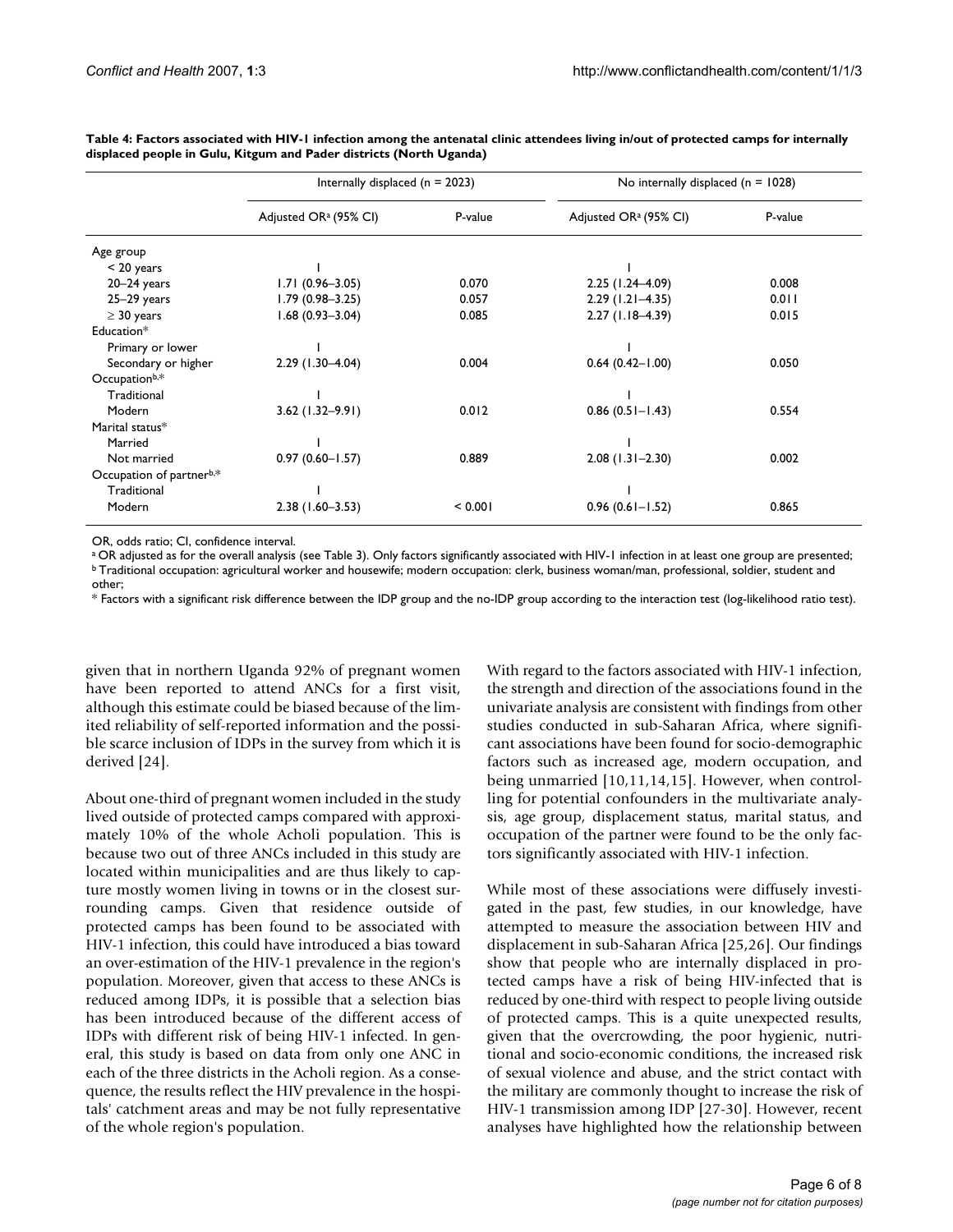HIV-1 infection and forced displacement is probably more complex, suggesting that the reduced mobility and accessibility, and the increased access to health, education and prevention services among IDP may balance or overcome the HIV-related risks mentioned above [31,32]. Moreover, the "protective" effect of displacement is expected to increase with its duration. In fact, although the initial phase of displacement is likely to determine a high-risk context for HIV-1 transmission, the prolonged time of isolation and the implementation of education and preventive services might reduce the risk of HIV-infection among people who are internally displaced in protected camps. At the same time, people continuing to live outside of protected camps have a higher mobility and are concentrated in urban settings, conditions that have been often found to be associated with a high risk of HIV-1 infection [9-11]. Information on the duration of displacement were not collected in this survey and therefore it has been not possible to assess the relationship between this factor and the risk of being HIV-1 infected.

Although the risk profile derived from multivariate analyses did not differ among the three districts, it differs between the group of women who were internally displaced and those who were not internally displaced. High level of education and non-traditional occupation of woman and partner appear to be risk factors only for internally displaced women, among whom these conditions are likely to be associated with a relative increased mobility and thus a potentially increased exposure to infection. By contrast, being unmarried was found to be associated with HIV-1 infection only among women who live outside of protected camps, probably because, independently on marital status, the risk-behaviours usually related to this condition (e.g., mobility) are reduced among women living in protected camps.

The conceptual framework utilised in the multivariate analysis (i.e., the hierarchical classification of variables into five different levels according to assumptions on their causal relationships) could be questionable in some cases [7]. In fact, for some factors, the causal pathway leading to their association with HIV-1 infection is not always clear (e.g., marital status could mediate the effect of occupation on HIV-1 infection and vice versa). However, no important differences in results were observed when multivariate models were run using different hierarchical classifications or simultaneously including all the factors in the multivariate model.

In conclusion, although the HIV-1 prevalence trend in the Gulu District is consistent with that observed at the national level, the HIV-1 prevalence in the Acholi region is still high. The most conspicuous factors found to be associated with HIV-1 infection in this study are age, marital status, occupation of partner, and displacement status. People who are internally displaced in protected camps showed a reduced risk of being HIV-1 infected compared with those who are not internally displaced, thus bringing into question the common assumption on a positive association between HIV-1 infection and displacement. Further studies are needed to adequately evaluate the complex relationship between HIV-1 infection and internal displacement, including serial HIV-1 prevalence surveys and behavioural surveillance among both displaced and non-displaced populations.

#### **Acknowledgements**

The authors are grateful to Proscovia Akello, Zabulon Yoti, Luciana Bassani, Lawrence Ojom, Thomas Ojok, Vincent Oyet, Alessia Ranghiasci, and Jacque Rubanga for their helpful support. The authors also thank all the staff working at the antenatal clinics involved in this study for their invaluable contribution, and the Ugandan Ministry of Health for having approved and supported the HIV-1 surveillance activities at these sites.

This study was partly funded by the ISS "Uganda AIDS Project" (Grant no. 20F/C).

#### **References**

- 1. STD/AIDS Control Programme: *STD/HIV/AIDS surveillance report – June 2003* Kampala, Uganda: Ministry of Health; 2003.
- 2. Accorsi S, Fabiani M, Lukwiya M, *et al.*: **[Impact of insecurity, the](http://www.ncbi.nlm.nih.gov/entrez/query.fcgi?cmd=Retrieve&db=PubMed&dopt=Abstract&list_uids=11442220) [AIDS epidemic, and poverty on population health: disease](http://www.ncbi.nlm.nih.gov/entrez/query.fcgi?cmd=Retrieve&db=PubMed&dopt=Abstract&list_uids=11442220) [patterns and trends in northern Uganda.](http://www.ncbi.nlm.nih.gov/entrez/query.fcgi?cmd=Retrieve&db=PubMed&dopt=Abstract&list_uids=11442220)** *Am J Trop Med Hyg* 2001, **64:**214-221.
- 3. Accorsi S, Fabiani M, Nattabi B, *et al.*: **[The disease profile of pov](http://www.ncbi.nlm.nih.gov/entrez/query.fcgi?cmd=Retrieve&db=PubMed&dopt=Abstract&list_uids=15653126)[erty: morbidity and mortality in northern Uganda in the con](http://www.ncbi.nlm.nih.gov/entrez/query.fcgi?cmd=Retrieve&db=PubMed&dopt=Abstract&list_uids=15653126)[text of war, population displacement and HIV/AIDS.](http://www.ncbi.nlm.nih.gov/entrez/query.fcgi?cmd=Retrieve&db=PubMed&dopt=Abstract&list_uids=15653126)** *Trans R Soc Trop Med Hyg* 2005, **99:**226-233.
- 4. Uganda Bureau of Statistics (UBOS): *The 2002 Uganda Population and Housing census* [[http://www.ubos.org/\]](http://www.ubos.org/). Accessed: 18 March 2006.
- 5. UNOCHA: *Humanitarian Update Uganda* 2005, **VII(II):** [\[http://](http://www.reliefweb.int/library/documents/2005/IFRC/ocha-uga-28feb.pdf) [www.reliefweb.int/library/documents/2005/IFRC/ocha-uga-](http://www.reliefweb.int/library/documents/2005/IFRC/ocha-uga-28feb.pdf)[28feb.pdf\]](http://www.reliefweb.int/library/documents/2005/IFRC/ocha-uga-28feb.pdf). Accessed: 7 June 2006.
- 6. UNAIDS/WHO: *Guidelines for Second Generation HIV Surveillance* Geneva: UNAIDS/WHO.
- 7. Victora CG, Huttly SR, Fuchs SC, Olinto MTA: **[The role of concep](http://www.ncbi.nlm.nih.gov/entrez/query.fcgi?cmd=Retrieve&db=PubMed&dopt=Abstract&list_uids=9126524)[tual frameworks in epidemiological analysis: a hierarchical](http://www.ncbi.nlm.nih.gov/entrez/query.fcgi?cmd=Retrieve&db=PubMed&dopt=Abstract&list_uids=9126524) [approach.](http://www.ncbi.nlm.nih.gov/entrez/query.fcgi?cmd=Retrieve&db=PubMed&dopt=Abstract&list_uids=9126524)** *Int J Epidemiol* 1997, **26:**224-227.
- 8. Fabiani M, Accorsi S, Lukwiya M, *et al.*: **[Trend in HIV-1 prevalence](http://www.ncbi.nlm.nih.gov/entrez/query.fcgi?cmd=Retrieve&db=PubMed&dopt=Abstract&list_uids=11192873) [in an antenatal clinic in North Uganda and adjusted rates for](http://www.ncbi.nlm.nih.gov/entrez/query.fcgi?cmd=Retrieve&db=PubMed&dopt=Abstract&list_uids=11192873) [the general female population.](http://www.ncbi.nlm.nih.gov/entrez/query.fcgi?cmd=Retrieve&db=PubMed&dopt=Abstract&list_uids=11192873)** *AIDS* 2001, **15:**97-103.
- 9. Fabiani M, Nattabi B, Opio AA, *et al.*: **[A high prevalence of HIV-1](http://www.ncbi.nlm.nih.gov/entrez/query.fcgi?cmd=Retrieve&db=PubMed&dopt=Abstract&list_uids=16289650) [infection among pregnant women living in a rural district of](http://www.ncbi.nlm.nih.gov/entrez/query.fcgi?cmd=Retrieve&db=PubMed&dopt=Abstract&list_uids=16289650) [North Uganda severely affected by civil strife.](http://www.ncbi.nlm.nih.gov/entrez/query.fcgi?cmd=Retrieve&db=PubMed&dopt=Abstract&list_uids=16289650)** *Trans R Soc Trop Med Hyg* 2006, **100:**586-593.
- 10. Crampin AC, Glynn JR, Ngwira BM, *et al.*: **[Trend and measure](http://www.ncbi.nlm.nih.gov/entrez/query.fcgi?cmd=Retrieve&db=PubMed&dopt=Abstract&list_uids=12891068)[ment of HIV prevalence in northern Malawi.](http://www.ncbi.nlm.nih.gov/entrez/query.fcgi?cmd=Retrieve&db=PubMed&dopt=Abstract&list_uids=12891068)** *AIDS* 2003, **17:**1817-1825.
- 11. Fylkesnes K, Musonda RM, Sichone M, Ndhlovu Z, Tembo F, Monze M: **[Declining HIV prevalence and risk behaviours in Zambia:](http://www.ncbi.nlm.nih.gov/entrez/query.fcgi?cmd=Retrieve&db=PubMed&dopt=Abstract&list_uids=11399963) [evidence from surveillance and population-based-surveys.](http://www.ncbi.nlm.nih.gov/entrez/query.fcgi?cmd=Retrieve&db=PubMed&dopt=Abstract&list_uids=11399963)** *AIDS* 2001, **15:**907-916.
- 12. Changalucha J, Grosskurth H, Mwita W, *et al.*: **[Comparison of HIV](http://www.ncbi.nlm.nih.gov/entrez/query.fcgi?cmd=Retrieve&db=PubMed&dopt=Abstract&list_uids=11873011) [prevalences in community-based and antenatal clinic sur](http://www.ncbi.nlm.nih.gov/entrez/query.fcgi?cmd=Retrieve&db=PubMed&dopt=Abstract&list_uids=11873011)[veys in rural Mwanza, Tanzania.](http://www.ncbi.nlm.nih.gov/entrez/query.fcgi?cmd=Retrieve&db=PubMed&dopt=Abstract&list_uids=11873011)** *AIDS* 2002, **16:**661-665.
- 13. Gregson S, Terceira N, Kakowa M, *et al.*: **[Study of bias in antenatal](http://www.ncbi.nlm.nih.gov/entrez/query.fcgi?cmd=Retrieve&db=PubMed&dopt=Abstract&list_uids=11873009) [clinic HIV-1 surveillance data in a high contraceptive preva](http://www.ncbi.nlm.nih.gov/entrez/query.fcgi?cmd=Retrieve&db=PubMed&dopt=Abstract&list_uids=11873009)[lence population in sub-Saharan Africa.](http://www.ncbi.nlm.nih.gov/entrez/query.fcgi?cmd=Retrieve&db=PubMed&dopt=Abstract&list_uids=11873009)** *AIDS* 2002, **16:**643-652.
- 14. Glynn JR, Buve A, Carael M, *et al.*: **[Factors influencing the differ](http://www.ncbi.nlm.nih.gov/entrez/query.fcgi?cmd=Retrieve&db=PubMed&dopt=Abstract&list_uids=11546948)[ence in HIV prevalence between antenatal clinic and general](http://www.ncbi.nlm.nih.gov/entrez/query.fcgi?cmd=Retrieve&db=PubMed&dopt=Abstract&list_uids=11546948) [population in sub-Saharan Africa.](http://www.ncbi.nlm.nih.gov/entrez/query.fcgi?cmd=Retrieve&db=PubMed&dopt=Abstract&list_uids=11546948)** *AIDS* 2001, **15:**1717-1725.